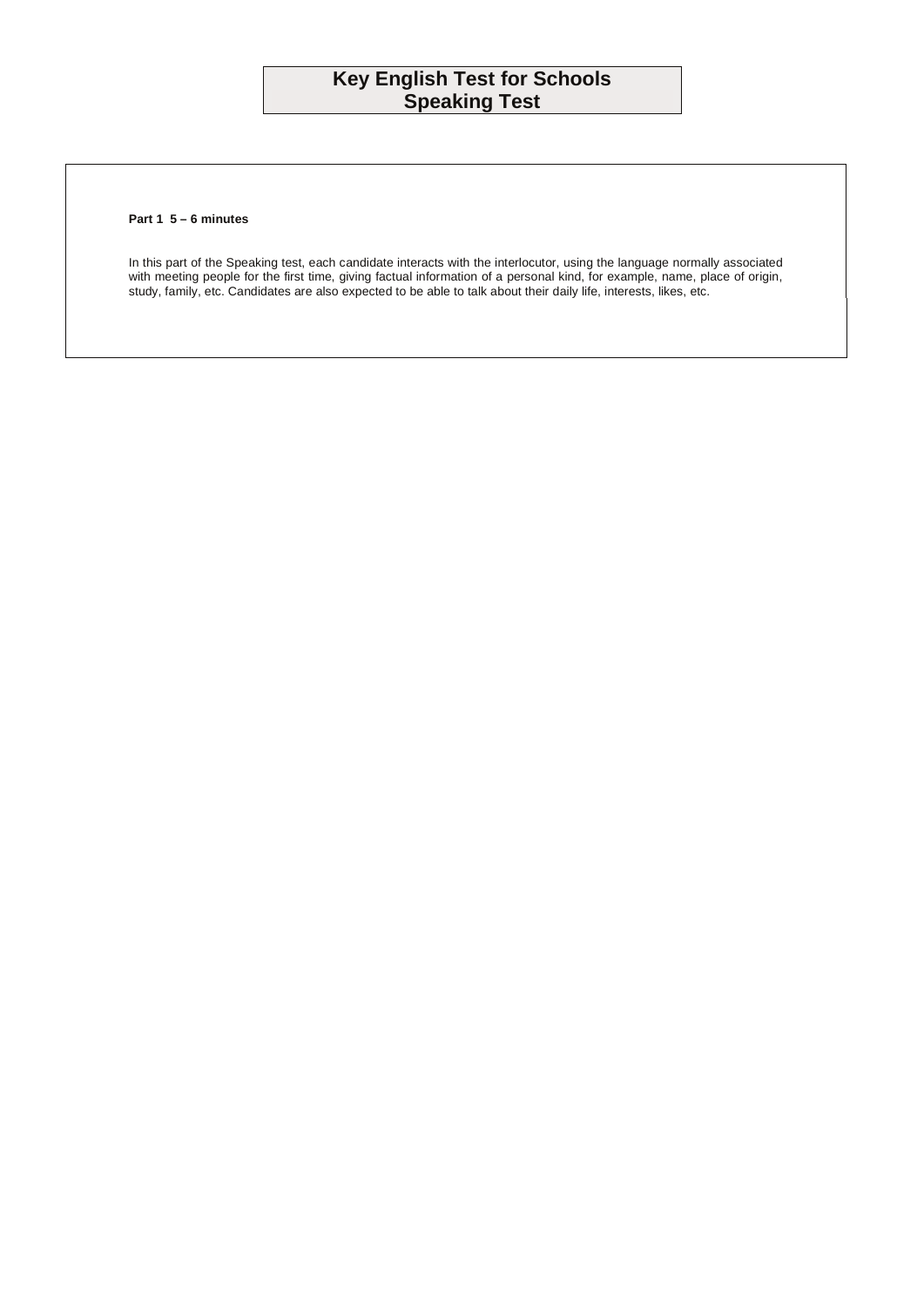## **Part 2 3 – 4 minutes (Prompt card activity)**

Prompt cards are used to stimulate questions and answers of a non-personal kind. The interlocutor reads out instructions and gives a question card to one candidate and an answer card to the other. After the candidates have asked and answered the questions, they change roles, as in the example below.

## **Example**

The interlocutor reads out these instructions and gives a question card to Candidate B and an answer card to Candidate A.

> **Candidate A, there is some information about a skateboarding competition. Candidate B, you don't know anything about the skateboarding competition, so ask A some questions about it. Now B, ask A your questions about the skateboarding competition and A, you answer them.**

Candidate A – your answers **Candidate B – your questions** 



There is a variety of acceptable questions which may be produced using this material. For example:

 Where is the competition? Is the competition for children? What date is it? Is there a website address? What can you win?